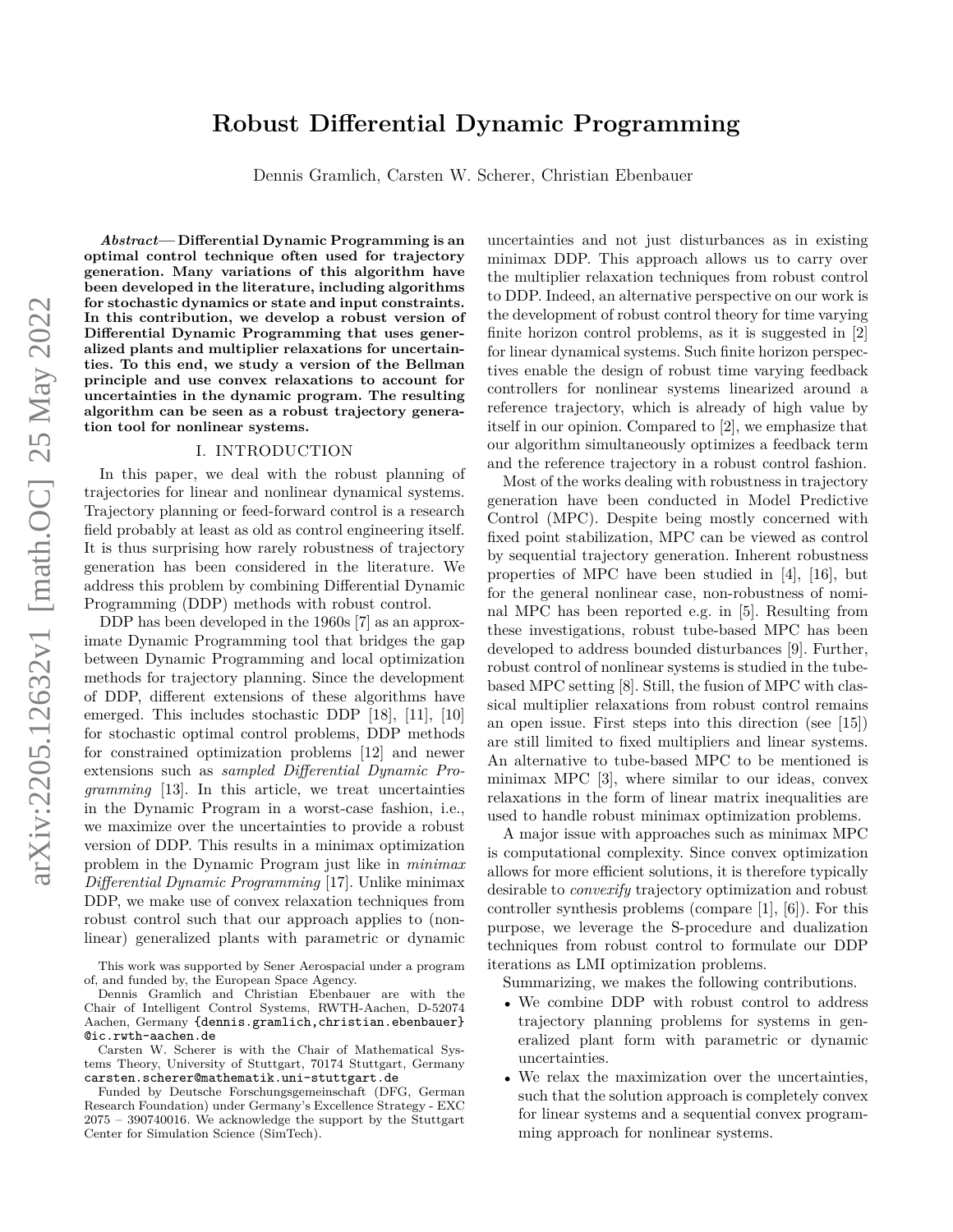• We optimize over affine linear feedback policies, i.e., we simultaneously optimize (robustly) over a trajectory and a linear feedback around this trajectory.

### II. Problem statement

Consider the following minimax optimization problem

minimize maximize 
$$
\sum_{(\pi_t(\cdot))}^{T-1} f_0(x_t, u_t) + V_T(x_T)
$$
(1)  
subject to 
$$
\begin{pmatrix} x_{t+1} \\ z_t \end{pmatrix} = \begin{pmatrix} f(x_t, u_t, w_t) \\ g(x_t, u_t, w_t) \end{pmatrix}
$$

$$
w_t = \Delta_t(z_t)
$$

$$
u_t = \pi_t(x_t),
$$

$$
x_0 = \bar{x}
$$

for a fixed initial condition  $\bar{x}$ , where the functions  $f(\cdot), g(\cdot), f_0(\cdot)$  and  $V_T(\cdot)$  are continuously differentiable and all constraints have to apply for  $t = 0, \ldots, T-1$ . In the present paper, we interpret

$$
\begin{pmatrix} x_{t+1} \\ z_t \end{pmatrix} = \begin{pmatrix} f(x_t, u_t, w_t) \\ g(x_t, u_t, w_t) \end{pmatrix}, \qquad w_t = \Delta_t(z_t) \tag{2}
$$

as a nonlinear generalized plant with state  $x_t \in \mathbb{R}^n$ , control input  $u_t \in \mathbb{R}^m$ , disturbance input  $w_t \in \mathbb{R}^d$  and output  $z_t \in \mathbb{R}^l$ . Alternatively,  $w_t$  can be seen as the input of the adversarial uncertainty policy ∆*t*. Accordingly,  $(\pi_t(\cdot))$  denotes the control policy consisting of the *T* mappings  $\pi_t : \mathbb{R}^n \to \mathbb{R}^m$  for  $t = 0, \ldots, T - 1$  and  $(\Delta_t(\cdot))$ is an uncertain component consisting of  $\Delta_t : \mathbb{R}^l \to \mathbb{R}^d$ for  $t = 0, \ldots, T-1$ , contained in a set  $\overline{\Delta}$  defined by

$$
\overline{\Delta} = \{ \Delta : \mathbb{R}^l \to \mathbb{R}^d \mid \Delta(z) \in \mathcal{C}(z) \,\,\forall z \in \mathbb{R}^l \},
$$

where  $0 \in \mathcal{C}(z) \subseteq \mathbb{R}^d$  for all  $z \in \mathbb{R}^l$ . We assume that the interconnection [\(2\)](#page-1-0) is well-posed, i.e., for any  $x \in \mathbb{R}^n$ ,  $u \in \mathbb{R}^m$  and  $\Delta \in \overline{\Delta}$ , there exists exactly one  $(w, z) \in$  $\mathbb{R}^d \times \mathbb{R}^l$ , such that  $z = g(x, u, w)$ ,  $w = \Delta(z)$  is satisfied.

The aim of this paper is to provide a methodology for computing approximate solutions to the optimization problem [\(1\)](#page-1-1) in terms of robust feedback policies  $(\pi_t(\cdot))_{t=0}^{T-1}$ . In the nominal case  $(w_t = 0$  for all *t*), this problem is addressed by DDP. To address the robust optimization problem [\(1\)](#page-1-1), we extend DDP with techniques from robust control, i.e., we make use of convex relaxations to relax the maximization in problem [\(1\)](#page-1-1). In this course, we derive a new methodology for computing policies to optimize the robust performance in [\(1\)](#page-1-1).

### III. Robust Differential Dynamic Programming

In the following, we show how approximate solutions to problem [\(1\)](#page-1-1) can be obtained. To this end, we follow the lines of DDP to derive a sequential convex programming procedure. To facilitate the distinction between decision variables (and those quantities containing decision variables) and constants in the subsequent derivations and convexifications, we highlight decision variables in blue in the following two sections. This excludes the

variables  $(x, u, w)$ ,  $(x_t, u_t, w_t)$ ,  $(\delta_t^x, \delta_t^u, \delta_t^w)$ , since these are eliminated in the derivation. A solution to [\(1\)](#page-1-1) can be obtained from a solution  $(Q_t(\cdot, \cdot), V_t(\cdot), \pi_t(\cdot))$  of the Bellman equation/Dynamic Programming Recursion

<span id="page-1-1"></span>
$$
Q_t(x, u, w) = f_0(x, u) + V_{t+1}(f(x, u, w)),
$$
  
\n
$$
\pi_t(x) \in \operatorname*{argmin}_{u \in \mathbb{R}^m} \max_{\substack{\Delta_t \in \Delta \\ w = \Delta_t(g(x, u, w))}} Q_t(x, u, w),
$$
  
\n
$$
V_t(x) = \max_{\substack{\Delta_t \in \Delta \\ \Delta_t \in \Delta}} Q_t(x, \pi_t(x), w),
$$

for  $t = 0, \ldots, T-1$ . DDP approximates this process by alternately computing quadratic approximate solutions of the Bellman equation around a trajectory (backward pass) and computing new trajectories (forward pass).

**Backward pass:** For  $t = T - 1, \ldots, 0$  and  $V_T(x) =$  $V_T(x)$  the following steps are executed:

<span id="page-1-0"></span>• Computation of a second-order approximation of the *Q*-function around the trajectory  $(x_t, u_t, w_t)_{t=0}^T$ :

<span id="page-1-3"></span>
$$
f_0(x, u) + \tilde{V}_{t+1}(f(x, u, w)) \approx \tilde{Q}_t(x, u, w)
$$
  
=: 
$$
\begin{pmatrix} 1 \\ \delta_t^x \\ \delta_t^u \\ \delta_t^w \end{pmatrix} \begin{bmatrix} q_t^{11} & q_t^{12} & q_t^{13} & q_t^{14} \\ q_t^{21} & Q_t^{22} & Q_t^{23} & Q_t^{24} \\ q_t^{31} & Q_t^{32} & Q_t^{33} & Q_t^{34} \\ q_t^{41} & Q_t^{42} & Q_t^{43} & Q_t^{44} \end{bmatrix} \begin{pmatrix} 1 \\ \delta_t^x \\ \delta_t^u \\ \delta_t^w \end{pmatrix},
$$
(3)

where  $\delta_t^x = x - x_t$ ,  $\delta_t^u = u - u_t$ ,  $\delta_t^w = w - w_t$ .

• Computation of the policy  $(\tilde{\pi}_t)_{t=0}^{T-1}$  and value function approximation  $(\widetilde{V}_t)_{t=0}^{T-1}$ :

<span id="page-1-2"></span>
$$
\tilde{\pi}_t(x) := u_t + k_t^1 + K_t^2 \delta_t^x \qquad (4)
$$
\n
$$
\approx \underset{u \in \mathbb{R}^n}{\text{argmin}} \max_{\substack{\Delta_t \in \Delta \\ w = \Delta_t(g(x, u, w))}} \tilde{Q}_t(x, u, w),
$$
\n
$$
\tilde{V}_t(x) := \underset{\substack{\Delta_t \in \Delta \\ w = \Delta_t(g(x, \pi_t(x), w))}}{\text{max}} \tilde{Q}_t(x, \pi_t(x), w)
$$
\n
$$
\approx \left(\frac{1}{\delta_t^x}\right)^\top \left(\frac{p_t^{11}}{p_t^{21}} \frac{p_t^{12}}{P_t^2}\right) \left(\frac{1}{\delta_t^x}\right). \qquad (5)
$$

Here, we approximate the ideal policy  $\pi_t(\cdot)$  by the affine linear policy  $\tilde{\pi}_t(\cdot)$ .

**Forward pass:** For the given initial value  $x_0 = \bar{x}$  and  $t = 0, \ldots, T - 1$ , the following steps are executed:

• A new trajectory  $(x_t^+, u_t^+, w_{t_u}^+)^{T-1}_{t=0}$  is evaluated based on the new policy  $(\tilde{\pi}_t(\cdot))_{t=0}^{T-1}$ :

$$
x_{t+1}^+ = f(x_t^+, u_t^+, w_t^+), \quad u_t^+ = \tilde{\pi}_t(x_t^+), \quad w_t^+ = 0.
$$

Notice that we set  $w_t^+ = 0$  in the forward pass, while we consider worst-case disturbances in the backward pass. This is because the backward pass has a robustifying effect (Theorem [3.1\)](#page-3-0), whereas the forward pass determines the trajectory around which we approximate the *Q*-function. Here, it makes sense to choose the value  $w_t$ , yielding the best approximation  $Q_t(\cdot)$ , which we assume to be the nominal value  $w_t = 0$ . In general,  $w_t \in C(z_t)$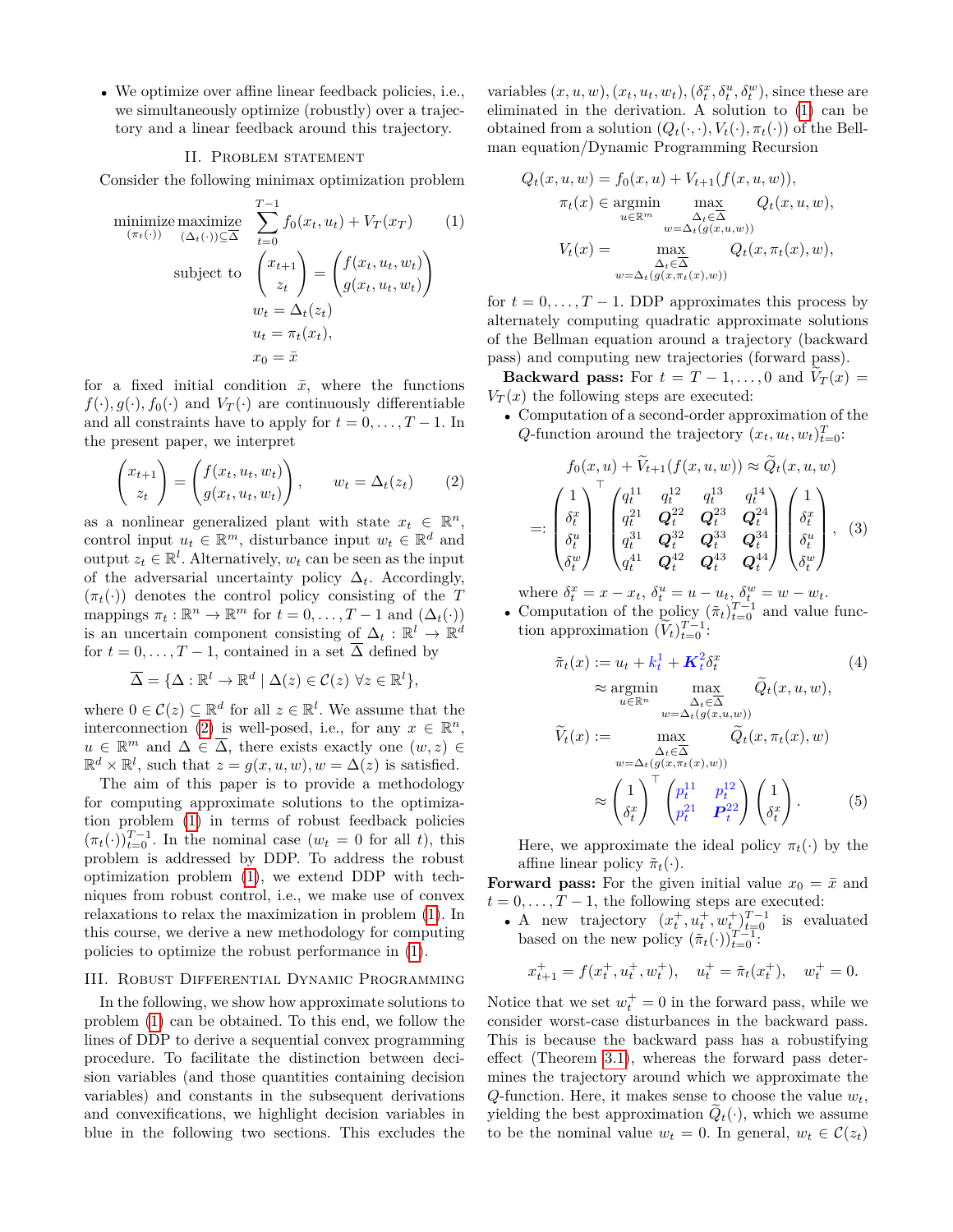could be chosen in a way that minimizes the maximum distance to other points in  $\mathcal{C}(z_t)$ .

Stated as above, DDP is a conceptual scheme rather than a ready-to-implement algorithm, since the details of how the *Q*-function is approximated by *Q* and how the min-max policy  $\tilde{\pi}_t(\cdot)$  is calculated remain unspecified. Possibilities to compute  $\ddot{Q}$ , such as second order Taylor approximation, are discussed in Section [V.](#page-5-0) Now, we show how the maximization over the constraint set  $\Delta_t \in \Delta$  is carried out. To this end, we make use of the celebrated Sprocedure to recast [\(4\)](#page-1-2) as an LMI optimization problem.

To employ the S-procedure, we assume that the signals  $\delta_t^x$ ,  $\delta_t^w$  and  $\delta_t^u$  related through

$$
w_t + \delta_t^w = \Delta_t(g(x_t + \delta_t^x, u_t + \delta_t^u, w_t + \delta_t^w)) \quad \Delta_t(\cdot) \in \overline{\Delta}
$$
\n(6)

satisfy the quadratic inequality

$$
\begin{pmatrix} 1 \\ \delta_t^x \\ \delta_t^u \\ \delta_t^w \end{pmatrix}^\top \begin{pmatrix} m_t^{11} & m_t^{12} & m_t^{13} & m_t^{14} \\ m_t^{21} & M_t^{22} & M_t^{23} & M_t^{24} \\ m_t^{31} & M_t^{32} & M_t^{33} & M_t^{34} \\ m_t^{41} & M_t^{42} & M_t^{43} & M_t^{44} \end{pmatrix} \begin{pmatrix} 1 \\ \delta_t^x \\ \delta_t^w \\ \delta_t^w \end{pmatrix} \geq 0 \quad (7)
$$

for a family of matrices  $M_t \in \mathcal{M}$ . Stated otherwise, we assume [\(7\)](#page-2-0) is a relaxation of [\(6\)](#page-2-1). For the remainder of this work, we assume that  $M$  is of the generic conic form

$$
\mathcal{M} = \left\{ \sum_{i=1}^{s} \lambda_i \mathbf{M}^{(i)} \mid \lambda_i \in \mathbb{R}_{\geq 0} \right\}
$$
 (8)

with given symmetric  $M^{(i)}$ ,  $i = 1, \ldots, s$  and  $s \in \mathbb{N}$ . Many of the multipliers applied in robust control admit the form [\(8\)](#page-2-2). We call the matrices  $M^{(1)}, \ldots, M^{(s)}$  the generators of  $M$ . Clearly, with this definition, [\(7\)](#page-2-0) can equivalently be demanded only on the set of generators of  $M$ , such that  $(7)$  boils down to a finite number of quadratic constraints. Therefore, we can apply standard semi-definite relaxations for non-convex quadratic programming to handle the maximization problem. Hence, we relax the maximization problem

$$
\underset{\delta_t^w}{\text{maximize}} \, \widetilde{Q}_t(x, u, w) \quad \text{s.t.} \tag{7}
$$

with its primal dual formulation

$$
\underset{\lambda_i \geq 0}{\text{minimize}} \ \underset{\delta_t^w}{\text{maximize}} \ \widetilde{Q}_t(x, u, w) + \sum_{i=1}^s \begin{pmatrix} 1 \\ \delta_t^x \\ \delta_t^u \\ \delta_t^w \end{pmatrix}^\top \lambda_i \mathbf{M}^{(i)} \begin{pmatrix} 1 \\ \delta_t^x \\ \delta_t^u \\ \delta_t^w \end{pmatrix}.
$$

Since the maximization problem is a non-convex quadratic program, there can be a duality gap in this step. Notice that we obtain then an upper bound on the worst-case value of  $Q_t$ , i.e., we overestimate the worstcase. This overestimation is now used to compute the approximate value function  $V_t(\cdot)$  by demanding

$$
\widetilde{V}_t(x) \ge \min_{\mathbf{M}_t \in \mathcal{M}, \delta_t^u} \max_{\delta_t^w} \text{maximize } \overline{Q}_t(x, u, w), \qquad (10)
$$

where

$$
\overline{Q}_t(x, u, w) = \begin{pmatrix} 1 \\ \delta_t^x \\ \delta_t^u \\ \delta_t^w \end{pmatrix}^\top (\mathbf{Q}_t + \mathbf{M}_t) \begin{pmatrix} 1 \\ \delta_t^x \\ \delta_t^u \\ \delta_t^w \end{pmatrix}.
$$

In [\(10\)](#page-2-3), we require  $V_t(\cdot)$  to be larger or equal to [\(9\)](#page-2-4) to make sure that  $V_t(\cdot)$  overestimates the worst-case costs. This overestimation is easily confirmed since the term involving  $\mathbf{M}_t$  is positive for all admissible  $\delta_t^x, \delta_t^u, \delta_t^w$  due to [\(7\)](#page-2-0) and removing the constrained [\(6\)](#page-2-1) can only increase the costs. The gain of this reformulation is that we eliminate the constraints imposed by [\(6\)](#page-2-1). Substituting a quadratic function parametrized by  $P_t$  for  $V_t(\cdot)$  yields

<span id="page-2-1"></span><span id="page-2-0"></span>
$$
0 \geq \underset{\mathcal{M}_{t} \in \mathcal{M}, \delta_{t}^{u}}{\text{minimize maximize}} \left(\begin{array}{c} 1\\ \delta_{t}^{x} \\ \delta_{t}^{u} \end{array}\right)^{\top} \underbrace{\left(\mathcal{Q}_{t} + \mathcal{M}_{t}\right)}_{:=\overline{\mathcal{Q}}_{t}} \left(\begin{array}{c} 1\\ \delta_{t}^{x} \\ \delta_{t}^{u} \end{array}\right) \\ - \left(\begin{array}{c} 1\\ \delta_{t}^{x} \end{array}\right)^{\top} \left(\begin{array}{cc} p_{t}^{11} & p_{t}^{12} \\ p_{t}^{21} & P_{t}^{22} \end{array}\right) \left(\begin{array}{c} 1\\ \delta_{t}^{x} \end{array}\right). (11)
$$

<span id="page-2-5"></span>The sequence of steps, which we have just performed, is a variant of the S-procedure in robust control or Lagrange relaxation in Optimization. As we have stressed, Lagrange relaxation can be a conservative estimate and so can be the S-procedure.

<span id="page-2-2"></span>In [\(11\)](#page-2-5), we require the inequality to be satisfied for all  $\delta_t^x$ , while taking the minimum over  $\delta_t^u$  and the maximum over  $\delta_t^w$ . Fortunately, [\(11\)](#page-2-5) is quadratic in  $\delta_t^u$  and  $\delta_t^w$ , such that we can solve the min-maximization analytically.

If  $Q_t^{44} + M_t^{44}$  is not negative semi-definite, then the solution for  $\delta_t^w$  is unbounded. If  $Q_t^{44} + M_t^{44} \prec 0$ , we get

<span id="page-2-6"></span>
$$
\delta_t^w = -(\overline{\mathbf{Q}}_t^{44})^{-1} \begin{pmatrix} \overline{q}_t^{41} & \overline{\mathbf{Q}}_t^{42} & \overline{\mathbf{Q}}_t^{43} \end{pmatrix} \begin{pmatrix} 1 \\ \delta_t^x \\ \delta_t^u \end{pmatrix} =: \widetilde{\Delta}_t(\delta_t^x, \delta_t^u). \tag{12}
$$

The function  $\Delta_t$  can be seen as an approximate worstcase policy. Note that it may not satisfy the constraint  $\Delta_t(\cdot) \in \Delta$  and that it is a worst-case with respect to the approximate *Q*-function given by *Q<sup>t</sup>* and not the true *Q*function or the nonlinear dynamics  $f$ . For this reason,  $\Delta_t$ yields an upper bound on the worst-case performance if used with  $Q_t$ , but not necessarily with the true dynamics *f*. Plugging [\(12\)](#page-2-6) into the Bellman inequality [\(11\)](#page-2-5) yields

<span id="page-2-4"></span><span id="page-2-3"></span>
$$
0 \geq \underset{\mathbf{M}_{t} \in \mathcal{M}, \delta_{t}^{u}}{\text{minimize}} \begin{pmatrix} 1 \\ \delta_{t}^{x} \\ \delta_{t}^{u} \end{pmatrix}^{\top} \left( \begin{pmatrix} \bar{q}_{t}^{11} & \bar{q}_{t}^{12} & \bar{q}_{t}^{13} \\ \bar{q}_{t}^{21} & \bar{Q}_{t}^{22} & \bar{Q}_{t}^{23} \\ \bar{q}_{t}^{31} & \bar{Q}_{t}^{32} & \bar{Q}_{t}^{33} \end{pmatrix} - \begin{pmatrix} \bar{q}_{t}^{14} \\ \bar{Q}_{t}^{24} \\ \bar{Q}_{t}^{34} \end{pmatrix} \right)
$$

$$
(\overline{Q}_{t}^{44})^{-1} \begin{pmatrix} \bar{q}_{t}^{14} \\ \bar{Q}_{t}^{24} \\ \bar{Q}_{t}^{34} \end{pmatrix}^{\top} \left) \begin{pmatrix} 1 \\ \delta_{t}^{x} \\ \delta_{t}^{u} \end{pmatrix} - \begin{pmatrix} 1 \\ \delta_{t}^{x} \end{pmatrix}^{\top} \begin{pmatrix} p_{t}^{11} & p_{t}^{12} \\ p_{t}^{21} & \mathbf{P}_{t}^{22} \end{pmatrix} \begin{pmatrix} 1 \\ \delta_{t}^{x} \end{pmatrix}.
$$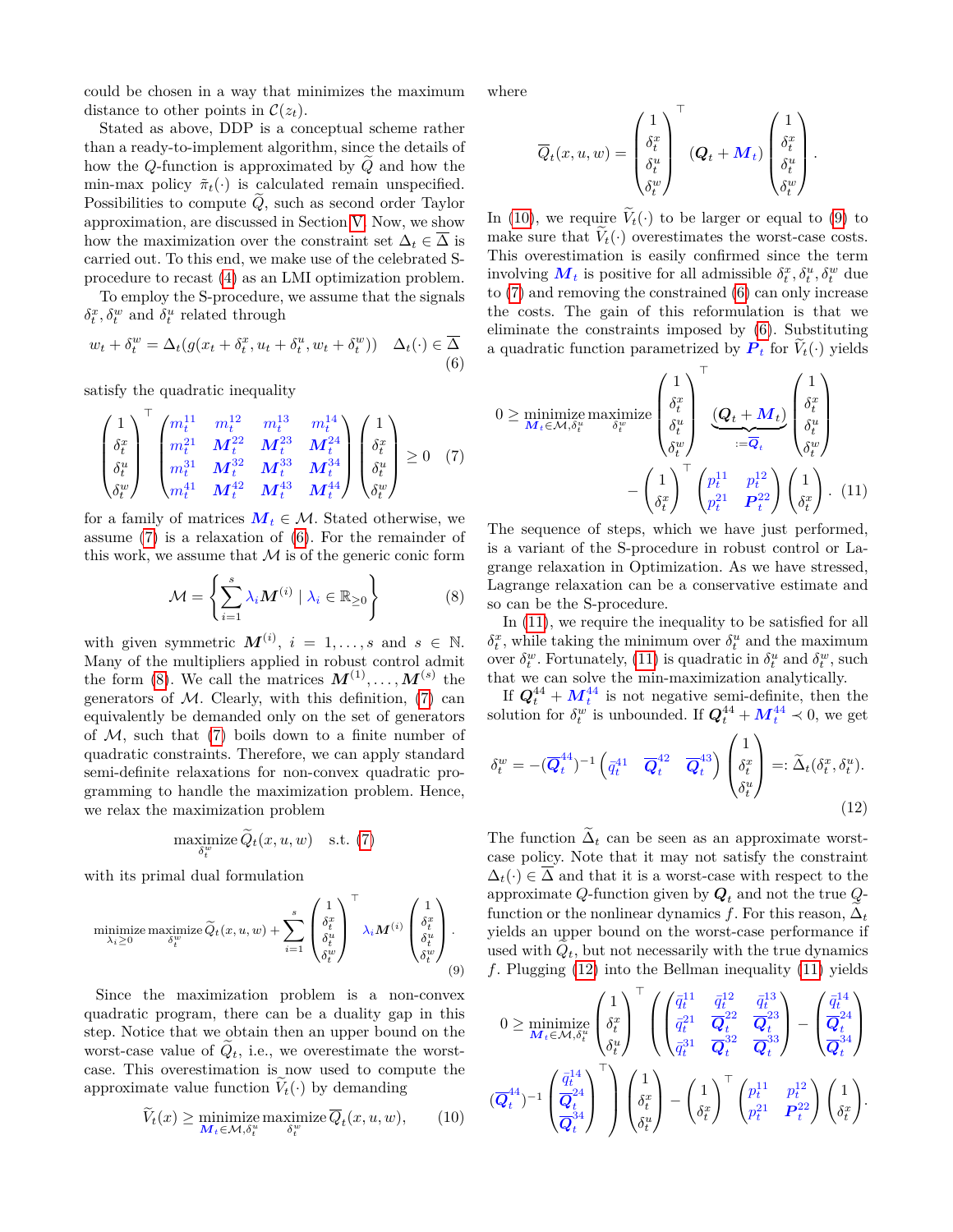Further, if  $\overline{\bm{Q}}^{33}_t$  –  $\overline{\bm{Q}}^{34}_t$  $\frac{^{34}}{^{t}(\overline{\boldsymbol{Q}}_t^{44})$  $\overline{Q}_t^{44}\big)^{-1}\overline{Q}_t^{43}$  $\frac{1}{t}$  is positive definite, then also  $\delta_t^u$  can be computed as

$$
\delta_t^u = \begin{pmatrix} k_t^1 & \boldsymbol{K}_t^2 \end{pmatrix} \begin{pmatrix} 1 \\ \delta_t^x \end{pmatrix} = \boldsymbol{K}_t \begin{pmatrix} 1 \\ \delta_t^x \end{pmatrix}
$$

*.*

We finally obtain the requirement that

$$
\begin{aligned} \begin{pmatrix} 1 \\ \delta_t^x \end{pmatrix}^\top \begin{pmatrix} \begin{pmatrix} 1 & 0 \\ 0 & I \end{pmatrix}^\top \begin{pmatrix} \begin{pmatrix} \bar{q}_t^{11} & \bar{q}_t^{12} & \bar{q}_t^{13} \\ \bar{q}_t^{21} & \bar{Q}_t^2 & \bar{Q}_t^2 \\ \bar{q}_t^{31} & \bar{Q}_t^{32} & \bar{Q}_t^{33} \end{pmatrix} - \begin{pmatrix} \bar{q}_t^{14} \\ \bar{Q}_t^{24} \\ \bar{Q}_t^{34} \end{pmatrix} \\ (\overline{Q}_t^{44})^{-1} \begin{pmatrix} \frac{\bar{q}_t^{14}}{Q_t^2} \\ \overline{Q}_t^{34} \end{pmatrix}^\top \end{pmatrix} \begin{pmatrix} 1 & 0 \\ 0 & I \\ k_t^1 & K_t^2 \end{pmatrix} - \begin{pmatrix} p_t^{11} & p_t^{12} \\ p_t^{21} & P_t^{22} \end{pmatrix} \end{pmatrix} \begin{pmatrix} 1 \\ \delta_t^x \end{pmatrix} \end{aligned}
$$

must be smaller or equal to zero for all  $\delta_t^x$ . This is implied by the matrix inequality constraint

$$
\begin{pmatrix} 1 & 0 \\ 0 & \boldsymbol{I} \\ k_t^1 & K_t^2 \end{pmatrix}^\top \left( \begin{pmatrix} \bar{q}_t^{11} - p_t^{11} & \bar{q}_t^{12} - p_t^{12} & \bar{q}_t^{13} \\ \bar{q}_t^{21} - p_t^{21} & \bar{Q}_t^2 - P_t^{22} & \bar{Q}_t^2 \\ \bar{q}_t^{31} & \bar{Q}_t^{32} & \bar{Q}_t^{33} \end{pmatrix} - \begin{pmatrix} \bar{q}_t^{14} \\ \bar{Q}_t^{24} \\ \bar{Q}_t^{34} \end{pmatrix} (\overline{Q}_t^{44})^{-1} \begin{pmatrix} (\bar{q}_t^{14} \\ \bar{Q}_t^{24} \\ \bar{Q}_t^{34} \end{pmatrix}^\top \right) \begin{pmatrix} 1 & 0 \\ 0 & \boldsymbol{I} \\ k_t^1 & K_t^2 \end{pmatrix} \prec 0,
$$

and we further require  $\overline{Q}_t^{33} - \overline{Q}_t^{34}$  $\frac{^{34}}{^{t}(\overline{\boldsymbol{Q}}_{t}^{44})$  $\frac{44}{t}$ )<sup>-1</sup> $\overline{Q}_t^{43}$   $\succ$  0 and  $\overline{Q}^{44}_t$   $\prec$  0 due to the derivation of this inequality. By virtue of the Schur complement, we express the first and the third inequality compactly as

$$
(\star)^{\top} \begin{pmatrix} \bar{q}_t^{11} - p_t^{11} & \bar{q}_t^{12} - p_t^{12} & \bar{q}_t^{13} & \bar{q}_t^{14} \\ \bar{q}_t^{21} - p_t^{21} & \bar{Q}_t^{22} - P_t^{22} & \bar{Q}_t^{23} & \bar{Q}_t^{24} \\ \bar{q}_t^{31} & \bar{Q}_t^{32} & \bar{Q}_t^{33} & \bar{Q}_t^{34} \\ \bar{q}_t^{41} & \bar{Q}_t^{42} & \bar{Q}_t^{43} & \bar{Q}_t^{44} \end{pmatrix} \begin{pmatrix} 1 & 0 & 0 \\ 0 & I & 0 \\ k_t^1 & K_t^2 & 0 \\ 0 & 0 & I \end{pmatrix}
$$
  

$$
\prec 0. (13)
$$

Solving the matrix inequality [\(13\)](#page-3-1) is at the center of the backward pass we propose. Due to our derivations, this matrix inequality guarantees that our value function approximations  $V_t(\cdot)$  are upper bounds on the value functions  $V_{t,(\tilde{\pi}_t)}(\cdot)$  of the policies we optimize over and, thereby, also upper bounds on the optimal value function. To obtain the best upper bound, the proposed robust DDP procedure includes the minimization of this upper bound, i.e., the optimization of  $P_t$  for some positive semi-definite matrix  $\Sigma_t$  as follows:

$$
\begin{array}{ll}\n\text{minimize} & \text{trace } \Sigma_t P_t. \\
M_t \in \mathcal{M}, P_t, K_t \\
\text{subject to} & (13)\n\end{array} \tag{14}
$$

This robust DDP method is summarized in Algorithm [1.](#page-3-2)

We stress that, due to the robust treatment of the nonlinearity, no step size control is needed in Algorithm [1.](#page-3-2) However, such measures become relevant when we relax the requirement of robustly treating the nonlinearity (see

# <span id="page-3-2"></span>**Algorithm 1** Robust DDP

**Required**: 
$$
x_0
$$
 and  $\hat{V}_T(\cdot) \ge V_T(\cdot)$   
\n**while**  $\|(\delta_t^x)\|_{\ell_2} \ge \varepsilon$  **do**  
\n*Backward Pass*  
\n**for**  $t = T - 1, ..., 0$  **do**  
\nCompute  $\tilde{Q}_t(\cdot)$  s.t.  $\tilde{Q}_t(\cdot) \ge f_0(\cdot) + \tilde{V}_{t+1}(f(\cdot))$   
\nSolve (14) for  $\tilde{V}_t$  and  $\tilde{\pi}_t$   
\n**end for**  
\n*Forward Pass*  
\n**for**  $t = 0, ..., T - 1$  **do**  
\n $w_t \leftarrow 0, u_t \leftarrow \tilde{\pi}_t(x_t)$   
\n $x_{k+1} \leftarrow f(x_t, u_t, w_t)$   
\n $z_t \leftarrow g(x_t, u_t, w_t)$   
\n**end for**  
\n**end while**

Section [V\)](#page-5-0). Policies computed according to Algorithm [1](#page-3-2) are robust in the sense of the next theorem.

<span id="page-3-0"></span>*Theorem 3.1 (Robust DDP):* Assume that  $V_{t+1}(\cdot)$  is an upper bound on  $V_{t+1}(\cdot)$  and  $Q_t(\cdot)$  satisfies

<span id="page-3-6"></span>
$$
Q_t(x, u, w) \ge f_0(x, u) + V_{t+1}(f(x, u, w)) \qquad (15)
$$

for all  $x \in \mathbb{R}^n, u \in \mathbb{R}^m, w \in \mathbb{R}^d$ . If there exist  $M_t \in$  $M, P_t \succ 0$  and  $K_t$  satisfying [\(13\)](#page-3-1), then the function

$$
\widetilde{V}_t(x) = \begin{pmatrix} 1 \\ \delta_t^x \end{pmatrix}^\top \boldsymbol{P}_t \begin{pmatrix} 1 \\ \delta_t^x \end{pmatrix}, \qquad \delta_t^x = x - x_t
$$

is an upper bound on the true value function  $V_t(\cdot)$  of [\(1\)](#page-1-1).

<span id="page-3-5"></span>*Proof:* Follow the arguments from [\(6\)](#page-2-1) to [\(13\)](#page-3-1). *Corollary 3.2:* The sequence of approximate value functions  $V_t(\cdot)$  generated by Algorithm [1](#page-3-2) is an upper bound for the value function  $V_{t,(\tilde{\pi}_t)}(\cdot)$  of the generated policy  $\tilde{\pi}_t$  and for the optimal value function  $V_t(\cdot)$ :

$$
\widetilde{V}_t(x) \ge V_{t, (\tilde{\pi}_t)}(x) \ge V_t(x) \quad \forall x \in \mathbb{R}^n, t = 0, \dots, T.
$$
  
IV. CONVEXIFICATION OF THE BACKWARD PASS

<span id="page-3-1"></span>In this section, we cover the convexification of  $(14)$ . At this point, we stress that there are many possibilities for convexification and choosing the one suitable for a particular form of  $Q_t$  and  $M_t$  is often an art. For this reason, we showcase three possibilities that should give the reader concrete ideas how to approach this problem.

### <span id="page-3-4"></span>*A. A simple case*

<span id="page-3-3"></span>If in [\(14\)](#page-3-3), the matrices  $\bar{q}_t^{31}, \bar{Q}_t^{32}$  $\overline{Q}_t^{33}, \overline{Q}_t^{33}$  $t^{33}, \overline{\mathbf{Q}}_t^{34}$  do not contain decision variables and  $\overline{Q}_t^{33}$  $\frac{1}{t}$  is positive definite, then a convexification of this matrix inequality can be achieved by a single Schur complement. The considered independence of  $\overline{\vec{q}_t}^{31}, \overline{\mathbf{Q}}_t^{32}$  $_{t}^{32}, \overline{\boldsymbol{Q}}_{t}^{33}$  $t^{33}, \overline{Q}_t^{34}$  of decision variables is often obtained, when in [\(6\)](#page-2-1)  $g(\cdot)$  is not a function of  $u$ . Consider the matrix  $L_t$  equal to

$$
(\star)^\top \begin{pmatrix} \bar{q}_t^{11}-p_t^{11} & \bar{q}_t^{12}-p_t^{12} & \bar{q}_t^{13} & \bar{q}_t^{14} \\ \bar{q}_t^{21}-p_t^{21} & \bar{Q}_t^{22}-\bm{P}_t^{22} & \bar{Q}_t^{23} & \bar{Q}_t^{24} \\ \bar{q}_t^{31} & \bar{Q}_t^{32} & 0 & \bar{Q}_t^{34} \\ \bar{q}_t^{41} & \bar{Q}_t^{42} & \bar{Q}_t^{43} & \bar{Q}_t^{44} \end{pmatrix} \begin{pmatrix} 1 & 0 & 0 \\ 0 & \bm{I} & 0 \\ k_t^1 & \bm{K}_t^2 & 0 \\ 0 & 0 & \bm{I} \end{pmatrix}
$$

*.*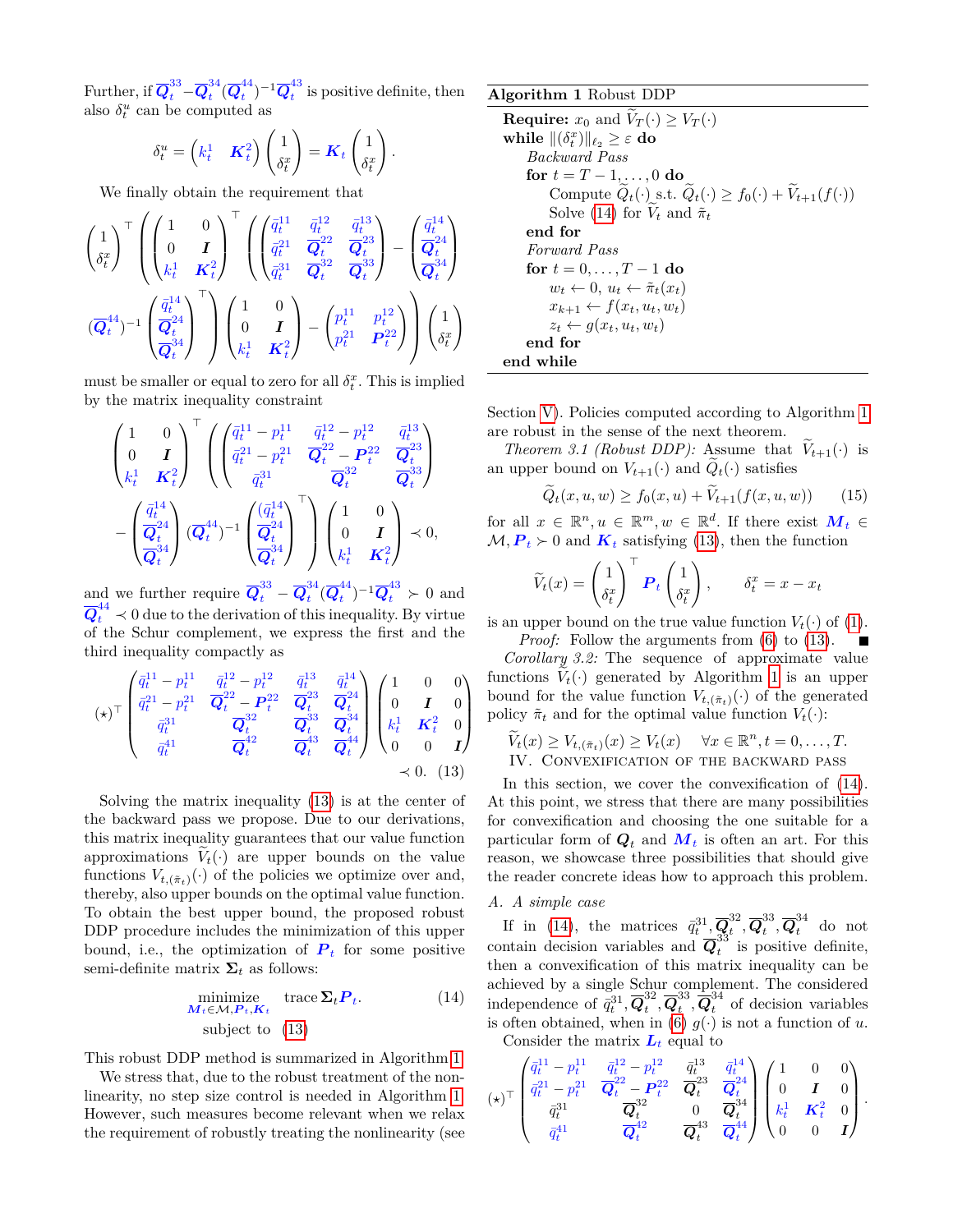Then,  $L_t$  is affine linear in  $K_t$ ,  $P_t$  and possible decision variables in  $Q_t$ . In this case, [\(13\)](#page-3-1) can be expressed as

$$
\boldsymbol{L}_t + \left(k_t^1 \quad \boldsymbol{K}_t^2 \quad 0\right)^\top \overline{\boldsymbol{Q}}_t^{33} \left(k_t^1 \quad \boldsymbol{K}_t^2 \quad 0\right) \prec 0.
$$

Due to  $\overline{Q}^{33}_t \succ 0$ , a Schur complement yields

$$
\begin{pmatrix} l_t^{11} & l_t^{12} & l_t^{13} & (k_t^1)^\top \\ l_t^{21} & L_t^{22} & L_t^{23} & (K_t^2)^\top \\ l_t^{31} & L_t^{32} & L_t^{33} & 0 \\ k_t^1 & K_t^2 & 0 & -(\overline{\mathbf{Q}}_t^{33})^{-1} \end{pmatrix} \prec 0.
$$

This matrix inequality is linear in all decision variables.

### <span id="page-4-3"></span>*B. Dualization for convexification*

In general, we cannot assume that subblocks of  $\overline{Q}_t$  do not depend on decision variables. Nevertheless, convexification can be performed for a large class of *Q<sup>t</sup>* . This class contains, for example, the case where  $Q_t$  is fixed and  $M_t$  satisfies [\(8\)](#page-2-2). For dual design, we split again the  $Q$ -function matrix  $Q_t$  into  $Q_t$  and the multiplier  $M_t$  to obtain from [\(14\)](#page-3-3) the problem

$$
\underset{\mathbf{P}_t \succ 0, \mathbf{K}_t, \mathbf{M}_t \in \mathcal{M}}{\text{minimize}} \text{trace } \mathbf{P}_t \mathbf{\Sigma}_t
$$

subject to

$$
(\star)^{\top} \begin{pmatrix} -p_t^{11} & -p_t^{12} & & & & & & \\ -p_t^{21} & -P_t^{22} & & & & & & \\ & M_t^{44} & M_t^{43} & M_t^{42} & m_t^{41} & & & & \\ & M_t^{34} & M_t^{33} & M_t^{32} & m_t^{31} & & & \\ & M_t^{44} & M_t^{14} & M_t^{22} & m_t^{11} & & & \\ & m_t^{14} & m_t^{13} & m_t^{12} & m_t^{11} & & & \\ & & q_t^{11} & q_t^{12} & q_t^{13} & q_t^{14} & & 1 & 0 & 0 \\ & & & q_t^{21} & Q_t^{22} & Q_t^{23} & Q_t^{24} & 0 & I & 0 \\ & & & & q_t^{31} & Q_t^{32} & Q_t^{34} & Q_t^{44} & 0 & I & 0 \\ & & & & & q_t^{41} & Q_t^{42} & Q_t^{43} & Q_t^{44} & k_t^{12} & K_t^2 & 0 \\ & & & & & & & & & \\ & & & & & & & & & & & \\ \end{pmatrix} \tag{16}
$$

The key is to apply the following lemma to derive an equivalent form of the matrix inequality constraint.

<span id="page-4-1"></span>*Lemma 4.1 (derived from Lemma 10.2, [14]):* Let *P* be symmetric. Then the *primal matrix inequalities*

$$
\left(\frac{I}{W(K)}\right)^{\top} P \left(\frac{I}{W(K)}\right) \prec 0, \qquad \left(\begin{matrix}0\\I\end{matrix}\right)^{\top} P \left(\begin{matrix}0\\I\end{matrix}\right) \succ 0.
$$

are equivalent to the *dual matrix inequalities*

$$
\begin{pmatrix} \mathbf{W}(\mathbf{K})^{\top} \\ -\mathbf{I} \end{pmatrix}^{\top} \mathbf{P}^{-1} \begin{pmatrix} \mathbf{W}(\mathbf{K})^{\top} \\ -\mathbf{I} \end{pmatrix} \succ 0, \quad \begin{pmatrix} \mathbf{I} \\ 0 \end{pmatrix}^{\top} \mathbf{P}^{-1} \begin{pmatrix} \mathbf{I} \\ 0 \end{pmatrix} \prec 0.
$$
  
To denote the dual matrix inequality of (16), we define

$$
\begin{split} \begin{pmatrix} p^{11}_t & p^{12}_t \\ p^{21}_t & P^{22}_t \end{pmatrix}^{-1} &= \boldsymbol{P}_t^{-1} = \widetilde{\boldsymbol{P}}_t = \begin{pmatrix} \tilde{p}^{11}_t & \tilde{p}^{12}_t \\ \tilde{p}^{21}_t & \tilde{\boldsymbol{P}}^2_t \end{pmatrix}, \\ \begin{pmatrix} M^{44}_t & M^{43}_t & M^{42}_t & m^{41}_t \\ M^{34}_t & M^{33}_t & M^{32}_t & m^{31}_t \\ M^{24}_t & M^{33}_t & M^{32}_t & m^{31}_t \\ m^{14}_t & m^{13}_t & M^{32}_t & m^{31}_t \\ m^{14}_t & m^{13}_t & m^{12}_t & m^{11}_t \end{pmatrix}^{-1} &= M^{-1}_t = \widetilde{M}_t = \begin{pmatrix} \widetilde{M}^{44}_t & \widetilde{M}^{43}_t & \widetilde{M}^{42}_t & \tilde{m}^{41}_t \\ \widetilde{M}^{44}_t & \widetilde{M}^{43}_t & \widetilde{M}^{42}_t & \widetilde{M}^{32}_t \\ \widetilde{M}^{44}_t & \widetilde{M}^{42}_t & \widetilde{M}^{43}_t & \widetilde{M}^{42}_t & \widetilde{m}^{41}_t \\ \tilde{m}^{44}_t & \widetilde{m}^{42}_t & \boldsymbol{Q}^{23}_t & \boldsymbol{Q}^{24}_t \\ q^{31}_t & \boldsymbol{Q}^{32}_t & \boldsymbol{Q}^{33}_t & \boldsymbol{Q}^{34}_t \\ q^{41}_t & \boldsymbol{Q}^{42}_t & \boldsymbol{Q}^{43}_t & \boldsymbol{Q}^{44}_t \end{pmatrix}^{-1} &= \boldsymbol{Q}_t^{-1} = \widetilde{\boldsymbol{Q}}_t = \begin{pmatrix} \tilde{q}^{11}_t & \tilde{q}^{12}_t & \tilde{q}^{13}_t & \tilde{q}^{14}_t \\ \tilde{q}^{21}_t & \tilde{Q}^{22}_t & \tilde{Q}^{23}_t & \widetilde{Q}^{24}_t \\ \tilde{q}^{31}_t &
$$

In addition, for dualization, we have to require

$$
\begin{pmatrix}\nM_t^{33} & M_t^{32} & m_t^{31} \\
M_t^{23} & M_t^{22} & m_t^{21} \\
m_t^{13} & m_t^{12} & m_t^{11} \\
 & & & q_t^{11} & q_t^{12} & q_t^{13} & q_t^{14} \\
 & & & q_t^{21} & Q_t^{22} & Q_t^{23} & Q_t^{24} \\
 & & & q_t^{31} & Q_t^{32} & Q_t^{33} & Q_t^{34} \\
 & & & & q_t^{41} & Q_t^{42} & Q_t^{43} & Q_t^{44} \\
 & & & & & q_t^{41} & Q_t^{42} & Q_t^{43} & Q_t^{44}\n\end{pmatrix} \tag{17}
$$

By Lemma [4.1,](#page-4-1) we then obtain that the matrix

$$
(\star)^{\top} \left(\begin{matrix} -\bar{p}^{11}_{1} & -\bar{p}^{12}_{1} \\ -\bar{p}^{21}_{1} & -\bar{P}^{22}_{1} \\ \bar{M}^{14}_{1} & \bar{M}^{13}_{1} & \bar{M}^{12}_{1} & \bar{m}^{12}_{1} \\ \bar{M}^{14}_{1} & \bar{M}^{13}_{1} & \bar{M}^{12}_{1} & \bar{m}^{12}_{1} \\ \bar{M}^{14}_{1} & \bar{M}^{13}_{1} & \bar{M}^{12}_{1} & \bar{m}^{12}_{1} \\ \bar{m}^{14}_{1} & \bar{m}^{13}_{1} & \bar{m}^{12}_{1} & \bar{m}^{11}_{1} \\ \bar{m}^{14}_{1} & \bar{m}^{13}_{1} & \bar{m}^{12}_{1} & \bar{m}^{11}_{1} \\ \bar{m}^{14}_{1} & \bar{m}^{13}_{1} & \bar{m}^{12}_{1} & \bar{m}^{11}_{1} \\ \bar{m}^{14}_{1} & \bar{m}^{12}_{1} & \bar{m}^{12}_{1} & \bar{m}^{11}_{1} \\ \bar{m}^{14}_{1} & \bar{m}^{12}_{1} & \bar{m}^{12}_{1} & \bar{m}^{11}_{1} \\ \bar{m}^{14}_{1} & \bar{m}^{12}_{1} & \bar{m}^{12}_{1} & \bar{m}^{13}_{1} \\ \bar{m}^{14}_{1} & \bar{m}^{12}_{1} & \bar{m}^{13}_{1} & \bar{m}^{14}_{1} \\ \bar{m}^{14}_{1} & \bar{m}^{12}_{1} & \bar{m}^{13}_{1} & \bar{m}^{14}_{1} \\ \bar{m}^{14}_{1} & \bar{m}^{12}_{1} & \bar{m}^{13}_{1} & \bar{m}^{14}_{1} \\ \bar{m}^{14}_{1} & \bar{m}^{12}_{1} & \bar{m}^{13}_{1} & \bar{m}^{14}_{1} \\ \bar{m}^{14}_{1} & \bar{m}^{12}_{1} & \bar{m}^{13}_{1} & \bar{m}^{14}_{1} \\ \bar{m}^{14}_{1} & \bar{m}^{12}_{1
$$

must be postive definite, together with the requirements

<span id="page-4-2"></span>
$$
\begin{pmatrix} \tilde{p}_t^{11} & \tilde{p}_t^{12} \\ \tilde{p}_t^{21} & \tilde{P}_t^{22} \end{pmatrix} \succ 0, \qquad \widetilde{M}_t^{44} \prec 0
$$

as an equivalent of [\(16\)](#page-4-0). Since  $P_t > 0$  is required, convexity is obtained via the Schur complement.

One apparent disadvantage of this approach is [\(17\)](#page-4-2). The assumption that e.g.  $Q_t$  is positive definite seems overly restrictive as, for example,  $Q_t$  is usually only positive semi-definite for linear systems. Therefore, we mention that [\(17\)](#page-4-2) can be relaxed to positive semidefiniteness by making use of systematic perturbations.

### <span id="page-4-4"></span><span id="page-4-0"></span>*C. The canonical dualization*

The dualization approach from Section [IV-B](#page-4-3) convexifies the robust dynamic programming step [\(14\)](#page-3-3) for arbitrary affine linear dependence of  $M_t$  and  $Q_t$  on decision variables. However, it in turn requires a convex parametrization of the inverse matrices  $M_t$  and  $Q_t$ , which might not always be achievable. For this reason, we explore a general approach for dualization in this section. This general result is based on a factorization approach for  $Q_t$  that allows for efficient parametrization of the inverses. Assume that  $Q_t$  can be written in the form

$$
\overline{Q}_t = \begin{pmatrix} \Pi_{\overline{Q}}^0 \\ \Pi_{\overline{Q}}^1 \\ \Pi_{\overline{Q}}^2 \end{pmatrix}^\top \begin{pmatrix} S_0 & & \\ & S_1 & \\ & & -S_2 \end{pmatrix} \begin{pmatrix} \Pi_{\overline{Q}}^0 \\ \Pi_{\overline{Q}}^1 \\ \Pi_{\overline{Q}}^2 \end{pmatrix}
$$

where  $S_0$  is a constant matrix and  $S_1$ ,  $S_2$  have positive definite matrix decision variables on their diagonals, i.e.,

$$
\boldsymbol{S}_{1}=\text{diag}\left(\boldsymbol{\Lambda}_{1},\boldsymbol{\Lambda}_{2},\ldots,\boldsymbol{\Lambda}_{s_{1}}\right),\ \boldsymbol{S}_{2}=\text{diag}\left(\boldsymbol{\Gamma}_{1},\boldsymbol{\Gamma}_{2},\ldots\boldsymbol{\Gamma}_{s_{2}}\right),
$$

where repeated blocks are explicitly allowed. An example for this structure of  $Q_t = Q_t + M_t$  is obtained if  $Q_t$  is constant and  $M_t$  is of the form [\(8\)](#page-2-2). In this case, we have

$$
\overline{\boldsymbol{Q}}_t = \boldsymbol{Q}_t + \sum_{i=1}^s \lambda_t^{(i)} \boldsymbol{M}^{(i)},
$$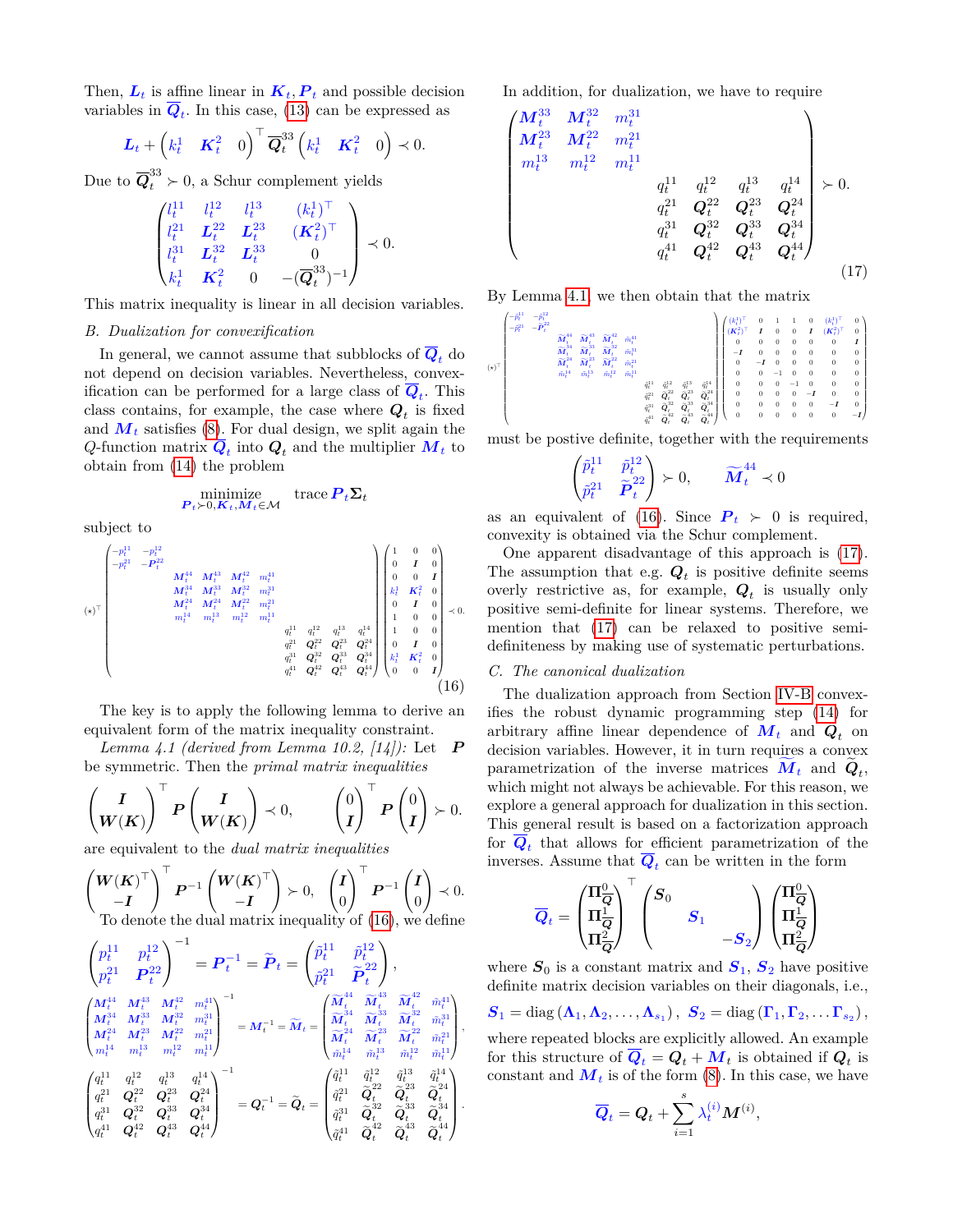where  $\mathbf{M}^{(i)}$  are symmetric matrices and  $\lambda_t^{(i)} \geq 0$  are nonnegative parameters. Here, the  $M^{(i)}$  can be decomposed with full rank matrices  $M_p^{(i)}$  and  $M_m^{(i)}$  according to

$$
\boldsymbol{M}^{(i)} = (\boldsymbol{M}_p^{(i)})^\top \boldsymbol{M}_p^{(i)} - (\boldsymbol{M}_m^{(i)})^\top \boldsymbol{M}_m^{(i)}.
$$

With this decomposition, we can now denote  $\overline{Q}_t$  as

$$
\begin{pmatrix} \boldsymbol{I} \\ M_p^{(1)} \\ \vdots \\ M_p^{(s)} \\ M_m^{(1)} \\ \vdots \\ M_m^{(s)} \end{pmatrix}^\top \begin{pmatrix} \boldsymbol{Q}_t & & & & & \\ & \lambda_1 \boldsymbol{I} & & & & \\ & & \ddots & & & \\ & & & \lambda_s \boldsymbol{I} & & \\ & & & & \ddots & \\ & & & & & \ddots & \\ & & & & & & \ddots \\ & & & & & & & \ddots \\ & & & & & & & \ddots \\ & & & & & & & \ddots \\ & & & & & & & & \ddots \\ & & & & & & & & \ddots \\ & & & & & & & & \ddots \\ & & & & & & & & \ddots \\ & & & & & & & & \ddots \end{pmatrix} \begin{pmatrix} \boldsymbol{I} \\ M_p^{(1)} \\ \vdots \\ M_p^{(s)} \\ \vdots \\ M_m^{(s)} \\ \vdots \\ M_m^{(s)} \end{pmatrix}
$$

where  $\lambda_1 I$  should be interpreted as repeated  $1 \times 1$  blocks. With our structural assumption, [\(13\)](#page-3-1) can be denoted as

$$
(\star)^{\top} \begin{pmatrix} -P_t & & & \\ & -S_2 & & \\ & & S_1 & \\ & & & S_0 \end{pmatrix} \begin{pmatrix} I & 0 \\ W_{11}(K_t) & W_{12} \\ W_{21}(K_t) & W_{22} \\ W_{31}(K_t) & W_{32} \end{pmatrix} \prec 0.
$$
\n(18)

Here, the matrices  $W_{ij}$  are defined as

$$
\begin{pmatrix} W_{11}(K_t) \\ W_{21}(K_t) \\ W_{31}(K_t) \end{pmatrix} = \begin{pmatrix} \Pi_{\overline{Q}}^2 \\ \Pi_{\overline{Q}}^1 \\ \Pi_{\overline{Q}}^0 \end{pmatrix} \begin{pmatrix} 1 & 0 \\ 0 & I \\ 0 & 0 \\ k_t^1 & K_t^2 \end{pmatrix},
$$

$$
\begin{pmatrix} W_{12} \\ W_{22} \\ W_{32} \end{pmatrix} = \begin{pmatrix} \Pi_{\overline{Q}}^2 \\ \Pi_{\overline{Q}}^1 \\ \Pi_{\overline{Q}}^0 \end{pmatrix} \begin{pmatrix} 0 \\ 0 \\ I \\ 0 \end{pmatrix}.
$$

Again, we want to apply the dualization lemma. Unfortunately, the identity block in the projection matrix of [\(18\)](#page-5-1) is not large enough to apply Lemma [4.1.](#page-4-1) Therefore, we need the following modified dualization lemma.

<span id="page-5-4"></span>*Lemma 4.2:* Let **P** be a symmetric matrix and let  $W_1$ have full column rank with left inverse  $W_1^{\dagger}$ . Then, the dual matrix inequalities

$$
\begin{pmatrix} (\boldsymbol{W}_2 \boldsymbol{W}_1^{\dagger})^{\top} \\ -\boldsymbol{I} \end{pmatrix}^{\top} \boldsymbol{P}^{-1} \begin{pmatrix} (\boldsymbol{W}_2 \boldsymbol{W}_1^{\dagger})^{\top} \\ -\boldsymbol{I} \end{pmatrix} \succ 0, \ \begin{pmatrix} \boldsymbol{I} \\ 0 \end{pmatrix}^{\top} \boldsymbol{P}^{-1} \begin{pmatrix} \boldsymbol{I} \\ 0 \end{pmatrix} \prec 0
$$

imply the primal matrix inequalities

$$
\begin{pmatrix} \mathbf{W}_1 \\ \mathbf{W}_2 \end{pmatrix}^\top \mathbf{P} \begin{pmatrix} \mathbf{W}_1 \\ \mathbf{W}_2 \end{pmatrix} \prec 0, \qquad \begin{pmatrix} 0 \\ I \end{pmatrix}^\top \mathbf{P} \begin{pmatrix} 0 \\ I \end{pmatrix} \succ 0. \tag{19}
$$
  
*Proof:* First, we apply Lemma 4.1 to conclude that

the dual matrix inequalities are equivalent to

$$
\left(\begin{matrix}\nI \\
\left(W_2 W_1^{\dagger}\right)\n\end{matrix}\right)^{\top} P \left(\begin{matrix}\nI \\
\left(W_2 W_1^{\dagger}\right)\n\end{matrix}\right) \prec 0, \quad\n\begin{pmatrix}\n0 \\
I\n\end{pmatrix}^{\top} P \left(\begin{matrix}\n0 \\
I\n\end{matrix}\right) \succ 0.
$$
\n(20)

Now, since  $\boldsymbol{W}_1^{\dagger}$  is a left inverse of  $\boldsymbol{W}_1$ , it holds that  $W_1^{\dagger}W_1 = I$ . Consequently, by multiplying [\(20\)](#page-5-2) from both sides with  $W_1$ , we obtain [\(19\)](#page-5-3).  $\blacksquare$ This form of the dualization lemma can be applied to

[\(18\)](#page-5-1), since it does not require a large identity block in the projection matrix. Unfortunately, here, the primal and the dual matrix inequalities are no longer equivalent, but the dual inequality is a stronger condition than the primal inequality. We apply Lemma [4.2](#page-5-4) to [\(18\)](#page-5-1) with

$$
\bm{W}_1 = \begin{pmatrix} \bm{I} & 0 \\ \bm{W}_{11}(\bm{K}_t) & \bm{W}_{12} \end{pmatrix}, \quad \bm{W}_2 = \begin{pmatrix} \bm{W}_{21}(\bm{K}_t) & \bm{W}_{22} \\ \bm{W}_{31}(\bm{K}_t) & \bm{W}_{32} \end{pmatrix}.
$$

To this end, we require  $W_1$  to have full column rank implying that also  $W_{12}$  must have full column rank. Therefore, a left inverse  $W_{12}^{\dagger}$  of  $W_{12}$  exists and

$$
\begin{pmatrix} I & 0 \ -W_{12}^{\dagger} W_{11}(K_t) & W_{12}^{\dagger} \end{pmatrix} = \begin{pmatrix} I & 0 \ W_{11}(K_t) & W_{12} \end{pmatrix}^{\dagger}
$$

<span id="page-5-1"></span>is a left inverse  $\boldsymbol{W}_1^{\dagger}$  of  $\boldsymbol{W}_1$ . The product  $\boldsymbol{W}_2 \boldsymbol{W}_1^{\dagger}$  equals

$$
\begin{pmatrix}\nW_{21}(K_t) - W_{22}W_{12}^{\dagger}W_{11}(K_t) & W_{22}W_{12}^{\dagger} \\
W_{31}(K_t) - W_{32}W_{12}^{\dagger}W_{11}(K_t) & W_{32}W_{12}^{\dagger}\n\end{pmatrix}\n=:\n\begin{pmatrix}\n\widetilde{W}_{11}(K_t) & \widetilde{W}_{12} \\
\widetilde{W}_{21}(K_t) & \widetilde{W}_{22}\n\end{pmatrix}
$$

and with that, we obtain the dual matrix inequality

$$
(\star)^\top \begin{pmatrix} -\widetilde{P}_t & & & \\ & -\widetilde{S}_2 & & \\ & & \widetilde{S}_1 & \\ & & & \widetilde{S}_0 \end{pmatrix} \begin{pmatrix} \widetilde{W}_{11}^\top(\boldsymbol{K}_t) & \widetilde{W}_{12}^\top \\ \widetilde{W}_{21}^\top(\boldsymbol{K}_t) & \widetilde{W}_{22}^\top \\ & -\boldsymbol{I} & 0 \\ 0 & -\boldsymbol{I} \end{pmatrix} \succ 0.
$$

By a Schur complement w.r.t.  $\tilde{P}_t$ , we finally obtain

$$
\begin{pmatrix}\n\widetilde{\mathbf{S}}_1 - \widetilde{\mathbf{W}}_{12} \widetilde{\mathbf{S}}_2 \widetilde{\mathbf{W}}_{12}^\top & -\widetilde{\mathbf{W}}_{12} \widetilde{\mathbf{S}}_2 \widetilde{\mathbf{W}}_{22}^\top & \widetilde{\mathbf{W}}_{11}(\mathbf{K}_t) \\
-\widetilde{\mathbf{W}}_{22} \widetilde{\mathbf{S}}_2 \widetilde{\mathbf{W}}_{12}^\top & \widetilde{\mathbf{S}}_0 - \widetilde{\mathbf{W}}_{22} \widetilde{\mathbf{S}}_2 \widetilde{\mathbf{W}}_{22}^\top & \widetilde{\mathbf{W}}_{12}(\mathbf{K}_t) \\
\widetilde{\mathbf{W}}_{11}^\top(\mathbf{K}_t) & \widetilde{\mathbf{W}}_{12}^\top(\mathbf{K}_t) & \mathbf{P}_t\n\end{pmatrix} \succ 0.
$$

Notice that  $\widetilde{W}_{11}(K_t)$  and  $\widetilde{W}_{21}(K_t)$  depend linearly on  $K_t$  and that the matrices  $S_1$  and  $S_2$  can, due to their structure, be convexly parametrized just like  $S_1$  and  $S_2$ .

Finally, let us mention that none of the convexifications is superior to the others. Thus, Subsection [IV-A](#page-3-4) is preferable when it is applicable because of its simplicity. If it fails, we should try Subsection [IV-B.](#page-4-3) Only if the convex parametrization of  $\tilde{M}_t$  fails do we recommend the abstract, general convexification from Subsection [IV-C,](#page-4-4) due to its additional conservatism.

### V. Approximations for the *Q*-function

<span id="page-5-3"></span><span id="page-5-2"></span><span id="page-5-0"></span>The results in Theorem [3.1](#page-3-0) and Corollary [3.2](#page-3-5) that robust DDP indeed optimizes the robust performance of the policy  $(\tilde{\pi}_t)$  rely on the inequality [\(15\)](#page-3-6) for all  $x, u, w$  and  $t = T - 1, \ldots, 0$ . Here,  $Q_t(\cdot)$  is a quadratic function of the form [\(3\)](#page-1-3) defined by a matrix  $Q_t$ . The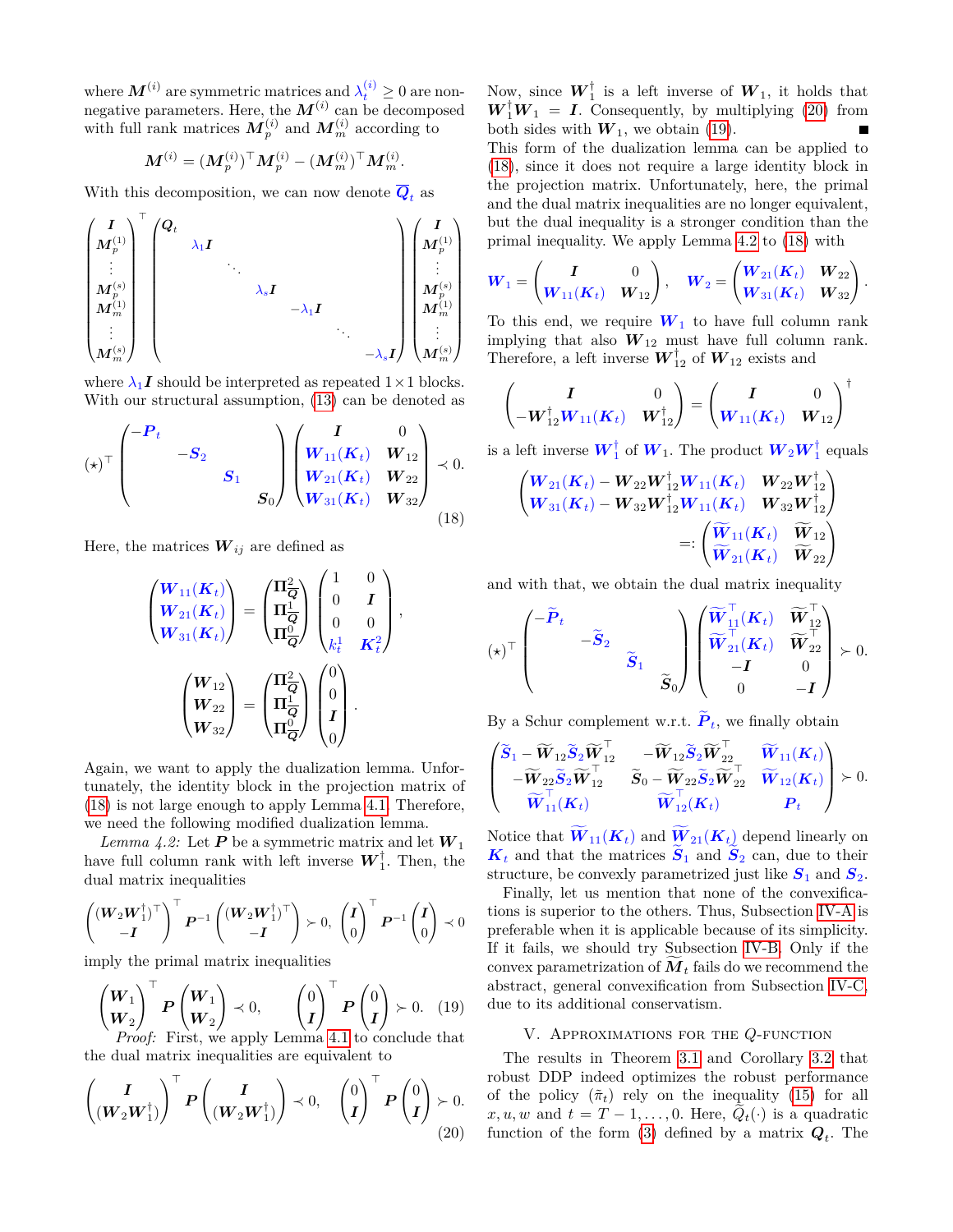function  $V_{t+1}(\cdot)$  is always going to be quadratic. However, nonlinear dynamics  $f$  or costs  $f_0$  might occur and, in this case, finding a tight robust estimate for  $Q_t$  can be hard. Non-tight estimates, on the other hand, might not be sufficient for achieving satisfying performance. Even tight estimates might be dissatisfying. For this reason, we discuss estimations for  $Q_t$  in the course of this section.

### *A. Approximation by Taylor Expansion*

One idea for estimating  $Q_t$  is to use a Taylor series expansion of order two, i.e., we choose  $Q_t$  such that

$$
f_0(x, u) + \widetilde{V}_{t+1}(f(x, u, w)) = \left(1 \quad (\delta_t^x)^\top \quad (\delta_t^w)^\top \quad (\delta_t^u)^\top\right)
$$
  

$$
Q_t \left(1 \quad (\delta_t^x)^\top \quad (\delta_t^w)^\top \quad (\delta_t^u)^\top\right)^\top + o(\|\delta_t^x\|^2 + \|\delta_t^w\|^2 + \|\delta_t^u\|^2).
$$

This approximation can easily be computed. Unfortunately, it has the following disadvantages:

• It can violate the robustness requirement  $(15)$ .

•  $Q_t$  is not guaranteed to be positive semi-definite.

We stress that a mild violation of the requirement [\(15\)](#page-3-6) could be tolerated since this constraint could make the DDP quite conservative. The positive definiteness of  $Q_t$ , on the other hand, is needed for the procedure. We therefore recommend a regularization for  $Q_t$ , i.e., adding a positive definite term onto  $Q_t$  that ensures that  $Q_t$  is positive definite, and improves the robustness.

## <span id="page-6-1"></span>*B. Approximation by affine linearization*

Instead of approximating  $Q_t$ , we can use a linearization of the dynamics  $f(x, u, w)$ , i.e.,

$$
f(x, u, w) \approx f_t + A_t \delta_t^x + B_t^u \delta_t^u + B_t^w \delta_t^w
$$

and a quadratic approximation of the function  $f_0$ , i.e.,

$$
f_0(x,u) \approx \begin{pmatrix} 1 \\ \delta_t^x \\ \delta_t^u \end{pmatrix}^\top \begin{pmatrix} r_t^{11} & r_t^{12} & r_t^{13} \\ r_t^{21} & \mathbf{R}_t^{22} & \mathbf{R}_t^{23} \\ r_t^{31} & \mathbf{R}_t^{32} & \mathbf{R}_t^{33} \end{pmatrix} \begin{pmatrix} 1 \\ \delta_t^x \\ \delta_t^u \end{pmatrix}.
$$

For this approximation, we can compute  $Q_t$  exactly as

$$
(\star)^{\top} \begin{pmatrix} p_{t+1}^{11} & p_{t+1}^{12} & & & \\ p_{t+1}^{21} & P_{t+1}^{22} & & & \\ & & r_t^{11} & r_t^{12} & r_t^{13} \\ & & & r_t^{21} & R_t^{22} & R_t^{23} \\ & & & r_t^{31} & R_t^{32} & R_t^{33} \end{pmatrix} \begin{pmatrix} 1 & 0 & 0 & 0 \\ f_t & A_t & B_t^u & B_t^w \\ 1 & 0 & 0 & 0 \\ 0 & I & 0 & 0 \\ 0 & 0 & I & 0 \end{pmatrix}.
$$

This approximation offers the advantage that *Q<sup>t</sup>* is always positive semi-definite if  $R_t$  is positive semi-definite. In addition, we see that for affine linear dynamics and quadratic costs, the matrix  $Q_t$  can be computed exactly.

### VI. Numerical Examples

<span id="page-6-3"></span>To demonstrate the robust performance of our method, we study the inverted pendulum dynamics

$$
\dot{\theta}(t) = \omega(t)
$$
  
\n
$$
\dot{\omega}(t) = -d_1\omega(t) + \frac{g}{l}\sin(\theta(t)) + \cos(\theta(t))\dot{v}(t)
$$
  
\n
$$
\dot{s}(t) = v(t)
$$
  
\n
$$
\dot{v}(t) = -d_2v(t) + u(t).
$$
\n(21)

In this model,  $s(t)$  is the position of a cart at time  $t$  with a pendulum placed on top of it. Accordingly, *v*(*t*) is the velocity of the cart, whereas  $\theta(t)$  and  $\omega(t)$  are the angle and the angular velocity of the pendulum. The input *u*(*t*) affects the acceleration of the cart directly. In  $(21)$ ,  $q =$  $9.81 \frac{\text{m}}{\text{s}^2}$  is the gravitational acceleration and  $l = 1 \text{m}$ . The friction parameters  $d_1, d_2 \in [0, 0.1] \frac{1}{s}$  are assumed to be uncertain. The control objective is to minimize

<span id="page-6-2"></span>
$$
\int_0^{10} u^2(t) dt + 1000 ||x(10)||^2,
$$
 (22)

where  $x(t) = 0$  corresponds to the upright pendulum position. The problem is discretized by partitioning the time interval [0, 10] into  $T = 50$  intervals  $[t_k, t_{k+1}]$  of the same size and choosing  $u(t)$  to be equal to the constant value  $u_k$  on the intervals. The discrete state is then chosen as  $x_k = x(t_k)$  and the discrete dynamics are computed using an ODE solver. To enable the application of robust DDP to the considered problem, the uncertainties  $d_1, d_2 \in [0, 0.1]$  are covered with a generalized plant using the standard modelling steps from robust control.

To demonstrate the benefits of robust DDP, we consider a Monte Carlo series of simulations with system  $(21)$  and parameters  $d_1, d_2$  sampled from the uniform distribution on  $[0, 0.1] \frac{1}{s}$ . In addition to  $d_1$  and  $d_2$  also the initial conditions  $\theta(0) \in [\pi - 1, \pi + 1], \omega(0) \in$ [−0*.*5*,* 0*.*5]*, s*(0) ∈ [−1*,* 1]*, v*(0) ∈ [−1*,* 1] are sampled from uniform distributions. Our robust DDP method is then applied, where the *Q*-function is approximated using an affine linearization of the system dynamics (see Subsection [V-B\)](#page-6-1) and the third possibility for convexification (see Subsection [IV-C\)](#page-4-4) is applied. For comparison of the performance of robust DDP and nominal DDP, we generate a single policy  $\tilde{\pi}_t(x_t) = k_t^1 + \mathbf{K}_t^2 \delta_t^x$  with either robust or nominal DDP, run a simulation of system [\(21\)](#page-6-0) and measure the performance [\(22\)](#page-6-2) in each Monte Carlo shot. The running average costs of the Monte Carlo shots of robust and nominal DDP are shown in Figure [1.](#page-7-0) As we can see, the costs resulting from robust DDP are significantly lower than the costs from nominal DDP. Particularly, we highlight the outliers in the costs of nominal DDP in Figure [1,](#page-7-0) where the nominal planning method fails to stabilize the pendulum in the upright position. This does not happen with robust DDP.

<span id="page-6-0"></span>To analyze the difference in performance of robust DDP and nominal DDP, we visualize the trajectories from the Monte Carlo experiments in Figure [2](#page-7-1) and Figure [3.](#page-7-2) Considering particularly the trajectories highlighted in blue, we can see that the nominal policy makes many oscillations before stabilizing the pendulum at the top position. This strategy is sensitive to friction uncertainty, because the friction may dissipate energy from the system faster than it is supplied by the control input. The robust policy, on the other hand, does the swing up faster and leaves then some time for stabilizing the pendulum in the upright position. This strategy is more robust, because there is less time for dissipating